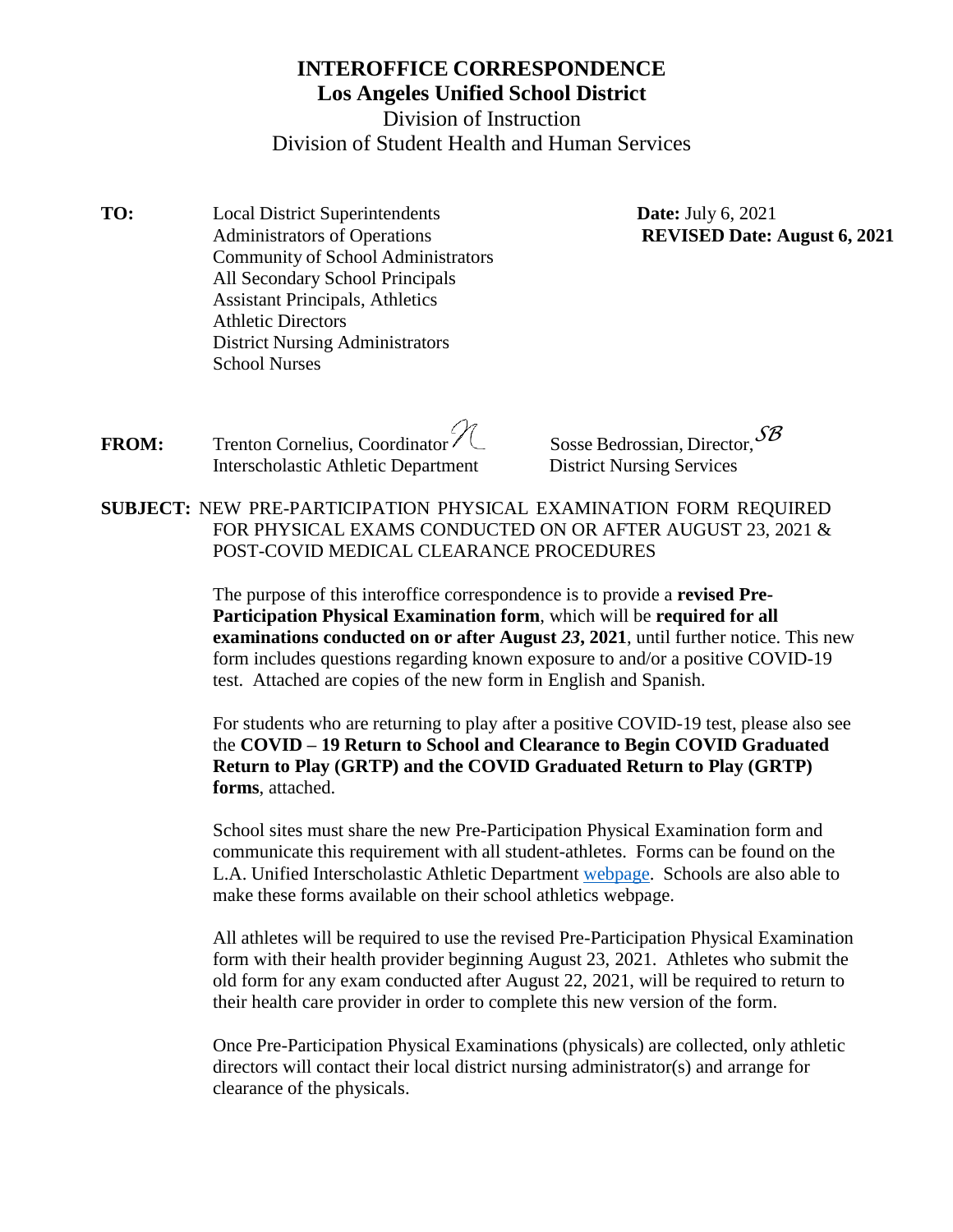- Central Nursing Specialist: Clare Reid, Phone: (213) 766-7308 E-mail: [clare.reid@lausd.net](mailto:clare.reid@lausd.net) Pilar Llanes, Phone: (213) 766-7308 E-mail: [pilar.llanes@lausd.net](mailto:pilar.llanes@lausd.net)
- East Nursing Coordinator: Grace Guillen, Phone: (323) 224-3325 E-mail: [grace.guillen@lausd.net](mailto:grace.guillen@lausd.net)
- Northeast Nursing Coordinator: Cheryl Davison, Phone: (818) 686-4460 Email: [cad0840@lausd.net](mailto:cad0840@lausd.net)
- Northwest Nursing Coordinator: Eileen Mitchell, Phone: (818) 654-1670 E-mail: [eileen.mitchell@lausd.net](mailto:eileen.mitchell@lausd.net)
- South Nursing Coordinator: Allison Barancho, Phone: (310) 354-3550 E-mail: [allison.barancho@lausd.net](mailto:allison.barancho@lausd.net)
- West Nursing Coordinator: Andrea Coleman, Phone: (310) 235-3770 Email: [andrea.coleman@lausd.net](mailto:andrea.coleman@lausd.net)

All athletes must be cleared prior to any tryouts in order to avoid delays. Athletic directors will review all physicals for commonly encountered errors. Athletic directors will ensure all physicals meet the following requirements:

- Correct version of physical form is used (See BUL-4948.2 *Medical Clearance and Return to Play Guidelines for Students Participating in Interscholastic Athletics and Select Auxiliary* Units, dated January 4, 2016, for exams conducted prior to August 22, 2021; **attached version shall be used for all exams conducted on or after August** *2***3, 2021, until further notice**.
- All fields on both pages have been completed
- All items checked "yes" have a corresponding explanation
- Completed by a qualified California licensed medical professional, as noted below:
	- o Medical Doctor (MD)
	- o Doctor of Osteopathic Medicine (DO)
	- o Nurse Practitioner (NP) or
	- o Physician's Assistant (PA)
- Health care provider information (address, phone number, and signature) and stamp is included
- Physical was done within the last 12 months and includes vision screening results, blood pressure, and pulse.

Once the physicals have undergone the above review process, the athletic director will provide a copy of the roster of students and the physicals alphabetized by sport. Once a minimum of 30 fully screened and completed physicals have been completed, the athletic director will contact the corresponding nursing administrator(s) to arrange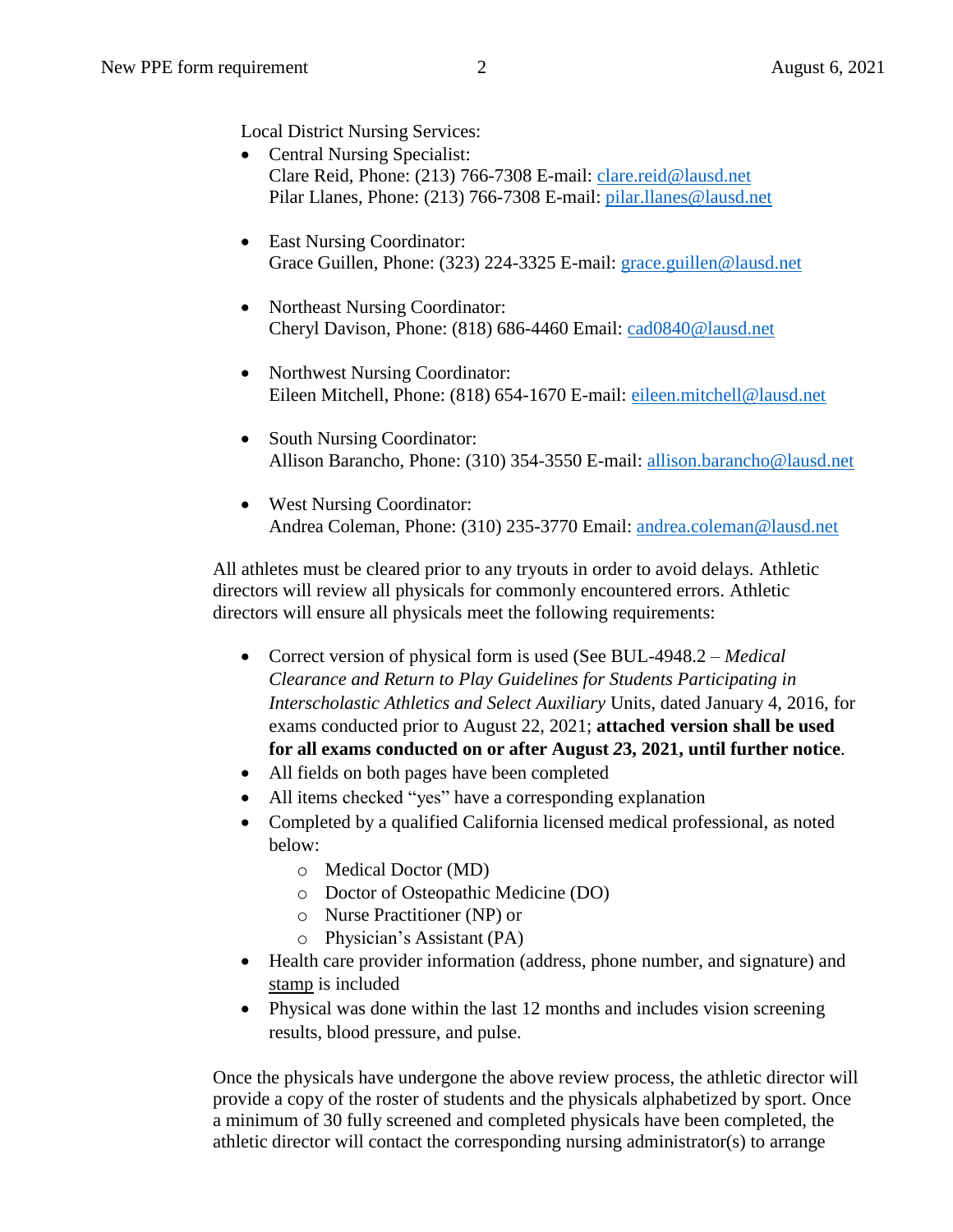clearance. After the initial 30 physicals have been submitted, Local District nursing administrator(s) will work with school sites to clear physicals totaling less than 30.

School nurses available to clear physicals should contact their Local District nursing administrator for their assigned schools and available hours for clearances. All funding will be allocated centrally to Nursing Services and funds will be made available to identified school nurses clearing physicals. These additional hours must receive prior approval by the nursing administrator in order to be paid.

Should you have questions or would like additional information, please contact the athletic director, the Interscholastic Athletic Department via e-mail at [interscholasticathletics@lausd.net,](mailto:interscholasticathletics@lausd.net) the school nurse, or District Nursing Services.

Attachment A: Pre-Participation Physical Evaluation (English) Attachment A1: Pre-Participation Physical Evaluation (Spanish) Attachment B: Student Health and Human Services Parent Letter Regarding Sports (English and Spanish) Attachment C: Guidance for the School Nurse when Screening Pre-Participation Examination (PPE) Forms as of 8/23/21 Attachment D: COVID – 19 Return to School and Clearance to Begin COVID Graduated Return to Play (GRTP)

C: Alison Yoshimoto-Towery Pia Escudero Alicia Guarupa Christina Rico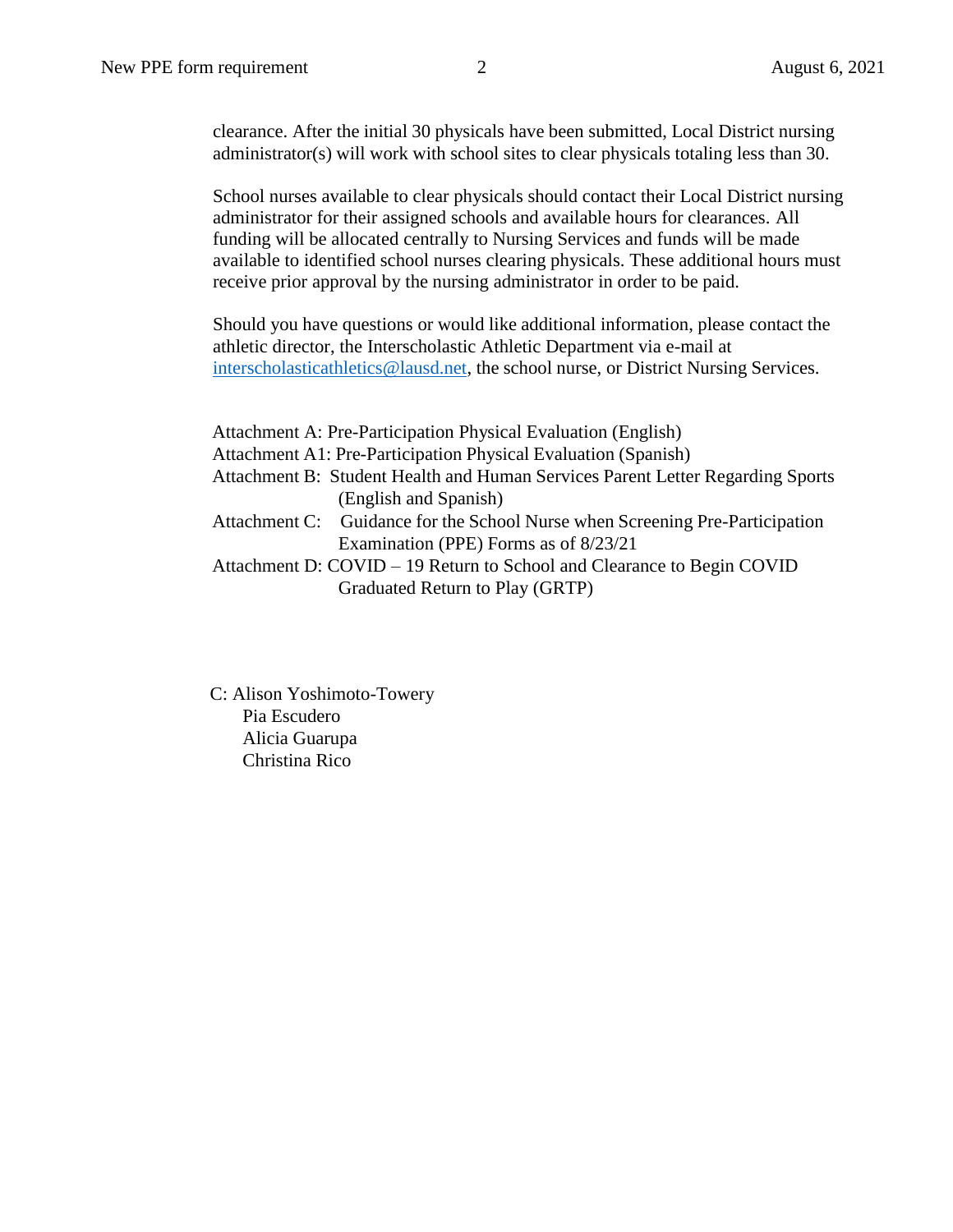# Los Angeles Unified School District Pre-Participation Physical Evaluation

|    | Date of Exam:                                                                                                                                                                                                                                                             |         |    |                                                                                                                                                              | <b>ATTACHMENT A</b> |               |  |
|----|---------------------------------------------------------------------------------------------------------------------------------------------------------------------------------------------------------------------------------------------------------------------------|---------|----|--------------------------------------------------------------------------------------------------------------------------------------------------------------|---------------------|---------------|--|
|    | Student's Name: Note of the Commission of the Commission of the Commission of the Commission of the Commission                                                                                                                                                            |         |    | Sex: Age: Date of Birth: Grade:                                                                                                                              |                     |               |  |
|    |                                                                                                                                                                                                                                                                           |         |    |                                                                                                                                                              |                     |               |  |
|    | Address:                                                                                                                                                                                                                                                                  |         |    |                                                                                                                                                              |                     |               |  |
|    |                                                                                                                                                                                                                                                                           |         |    |                                                                                                                                                              |                     |               |  |
|    |                                                                                                                                                                                                                                                                           |         |    |                                                                                                                                                              |                     |               |  |
|    |                                                                                                                                                                                                                                                                           |         |    |                                                                                                                                                              |                     |               |  |
|    | Medicines and Allergies: Please list all the prescription and over-the-counter medicines and supplements (herbal and nutritional) that you are currently taking.                                                                                                          |         |    |                                                                                                                                                              |                     |               |  |
|    |                                                                                                                                                                                                                                                                           |         |    |                                                                                                                                                              |                     |               |  |
|    | Do you have any allergies? □ Yes □ No If yes, please identify specific allergy below.                                                                                                                                                                                     |         |    |                                                                                                                                                              |                     |               |  |
|    | $\Box$ Pollens<br>0<br>$\Box$ Medicines<br>This section is to be carefully completed by the student and his/ her parent(s) or legal guardian(s) before participation in interscholastic athletics. Explain Yes answers below. Circle questions you don't know the answers | Food    |    | $\Box$ Stinging insects                                                                                                                                      |                     |               |  |
|    | <b>GENERAL QUESTIONS</b>                                                                                                                                                                                                                                                  | Yes     | No | <b>MEDICAL QUESTIONS</b>                                                                                                                                     |                     | <b>Yes No</b> |  |
|    | 1. Has a doctor ever denied or restricted your participation in sports for any reason?                                                                                                                                                                                    |         |    | 28. Do you cough, wheeze, or have difficulty breathing during or after exercise?                                                                             |                     |               |  |
| 2. | Do you have any ongoing medical conditions? If so, please identify below: CAsthma<br>□Anemia □Diabetes □Infections Other:                                                                                                                                                 |         |    | 29. Have you ever used an inhaler or taken asthma medicine?                                                                                                  |                     |               |  |
|    | 3. Have you ever spent the night in a hospital?                                                                                                                                                                                                                           |         |    | 30. Is there anyone in your family who has asthma?                                                                                                           |                     |               |  |
|    | 4. Have you ever had surgery?                                                                                                                                                                                                                                             |         |    | 31. Were you born without or are you missing a kidney, an eye, a testicle (males),                                                                           |                     |               |  |
|    | <b>HEART HEALTH QUESTIONS ABOUT YOU</b>                                                                                                                                                                                                                                   |         |    | your spleen, or any other organ?                                                                                                                             |                     |               |  |
|    | Have you ever passed out or nearly passed out DURING or AFTER exercise?                                                                                                                                                                                                   |         |    | Yes No 32. Do you have groin pain or a painful bulge or hernia in the groin area?<br>33. Have you had infectious mononucleosis (mono) within the last month? |                     |               |  |
|    | Have you ever had discomfort, pain, tightness, or pressure in your chest during                                                                                                                                                                                           |         |    | 34. Do you have any rashes, pressure sores, or other skin problems?                                                                                          |                     |               |  |
| 6. | exercise?<br>Does your heart ever race or skip beats (irregular beats) during exercise?                                                                                                                                                                                   |         |    |                                                                                                                                                              |                     |               |  |
| 7. |                                                                                                                                                                                                                                                                           |         |    | 35. Have you had a herpes or MRSA skin infection?                                                                                                            |                     |               |  |
| 8. | Has a doctor ever told you that you have any heart problems? If so, check all that apply:                                                                                                                                                                                 |         |    | 36. Have you ever had a head injury or concussion?<br>37. Have you ever had a hit or blow to the head that caused confusion, prolonged                       |                     |               |  |
|    | □ Kawasaki disease<br>$\Box$ A Heart Infection<br>High Blood Pressure<br>$\Box$ A Heart Murmur<br>□                                                                                                                                                                       |         |    | headache, or memory problems?                                                                                                                                |                     |               |  |
|    | $\Box$ High Cholesterol<br>Other:                                                                                                                                                                                                                                         |         |    | 38. Do you have a history of seizure disorder?                                                                                                               |                     |               |  |
|    |                                                                                                                                                                                                                                                                           |         |    | 39. Do you have headaches with exercise?                                                                                                                     |                     |               |  |
| 9. | In the last 14 days, have you been exposed to someone who tested positive for COVID-<br>19?                                                                                                                                                                               |         |    | 40. Have you ever had numbness, tingling, or weakness in your arms or legs after<br>being hit or falling?                                                    |                     |               |  |
|    | 10 Have you ever tested positive for COVID-19 virus? Date of (+) COVID-19 Test:                                                                                                                                                                                           |         |    | 41. Have you ever been unable to move your arms or legs after being hit or falling?                                                                          |                     |               |  |
|    | 11. Has a doctor ever ordered a test for your heart (for example, ECG/EKG,<br>echocardiogram)?                                                                                                                                                                            |         |    |                                                                                                                                                              |                     |               |  |
|    | 12. Do you get lightheaded or feel more short of breath than expected during exercise?                                                                                                                                                                                    |         |    | 42. Have you ever become ill while exercising in the heat?                                                                                                   |                     |               |  |
|    | 13. Have you ever had an unexplained seizure?                                                                                                                                                                                                                             |         |    | 43. Do you get frequent muscle cramps when exercising?                                                                                                       |                     |               |  |
|    | 14. Do you get more tired or short of breath more quickly than your friends during exercise?                                                                                                                                                                              |         |    | 44. Do you or someone in your family have sickle cell trait or disease?                                                                                      |                     |               |  |
|    | <b>HEALTH QUESTIONS ABOUT YOUR FAMILY</b>                                                                                                                                                                                                                                 | Yes  No |    | 45. Have you had any problems with your eyes or vision?                                                                                                      |                     |               |  |
|    | 15. Has any family member or relative died of heart problems or had an unexpected                                                                                                                                                                                         |         |    | 46. Have you had any eye injuries?                                                                                                                           |                     |               |  |
|    | 16. Does anyone in your family have hypertrophic cardiomyopathy, Marfan syndrome,<br>arrythmogenic right ventricular cardiomyopathy, long QT syndrome, short QT syndrome                                                                                                  |         |    | 47. Do you wear glasses or contact lenses?                                                                                                                   |                     |               |  |
|    | Brugada syndrome, or catecholaminergic polymorphic ventricular tachycardia?                                                                                                                                                                                               |         |    | 48. Do you wear protective eyewear, such as goggles or a face shield?                                                                                        |                     |               |  |
|    | 17. Does anyone in your family have a heart problem, pacemaker, or implanted<br>defibrillator?                                                                                                                                                                            |         |    | 49. Do you worry about your weight?                                                                                                                          |                     |               |  |
|    | 18. Has anyone in your family had unexplained fainting, unexplained seizures, or near<br>drowning?                                                                                                                                                                        |         |    | 50 Are you trying to or has anyone recommended that you gain or lose weight?                                                                                 |                     |               |  |
|    | <b>BONE AND JOINT QUESTIONS</b>                                                                                                                                                                                                                                           | Yes  No |    | 51. Are you on a special diet or do you avoid certain types of food?                                                                                         |                     |               |  |
|    | 19. Have you ever had an injury, like a sprain, muscle, or ligament tear, or tendinitis that<br>caused you to miss a practice or game?                                                                                                                                    |         |    | 52. Have you ever had an eating disorder?                                                                                                                    |                     |               |  |
|    | 20. Have you had any broken or fractured bones or dislocated joints?                                                                                                                                                                                                      |         |    | 53. Do you have any concerns that you would like to discuss with a doctor?                                                                                   |                     |               |  |
|    | 21. Have you ever had an injury that required x-rays, MRI, CT scan, injections, therapy, a<br>brace, a cast, or crutches?                                                                                                                                                 |         |    | <b>FEMALES ONLY</b>                                                                                                                                          |                     |               |  |
|    | 22. Have you ever had a stress fracture?                                                                                                                                                                                                                                  |         |    | 54. Have you ever had a menstrual period?                                                                                                                    |                     |               |  |
|    | 23. Have you been told that you have or have you had an x-ray for neck instability or                                                                                                                                                                                     |         |    | 55. How old were you when you had your first menstrual period?                                                                                               |                     |               |  |
|    | atlantoaxial instability? (Down syndrome or dwarfism)<br>24. Do you regularly use a brace, orthotics or other assistive device?                                                                                                                                           |         |    | 56. How many periods have you had in the last 12 months?                                                                                                     |                     |               |  |
|    |                                                                                                                                                                                                                                                                           |         |    |                                                                                                                                                              |                     |               |  |
|    |                                                                                                                                                                                                                                                                           |         |    |                                                                                                                                                              |                     |               |  |
|    | 25. Do you have a bone, muscle or joint injury that bothers you?<br>26. Do any of your joints become painful, swollen, feel warm, or look red?                                                                                                                            |         |    | Explain "yes" answers here:                                                                                                                                  |                     |               |  |
|    | 27. Do you have any history of juvenile arthritis or connective tissue disease?                                                                                                                                                                                           |         |    |                                                                                                                                                              |                     |               |  |

I hereby state, to the best of my knowledge, my answers to the above questions are complete and correct.

Signature of athlete Signature of parent/guardian Date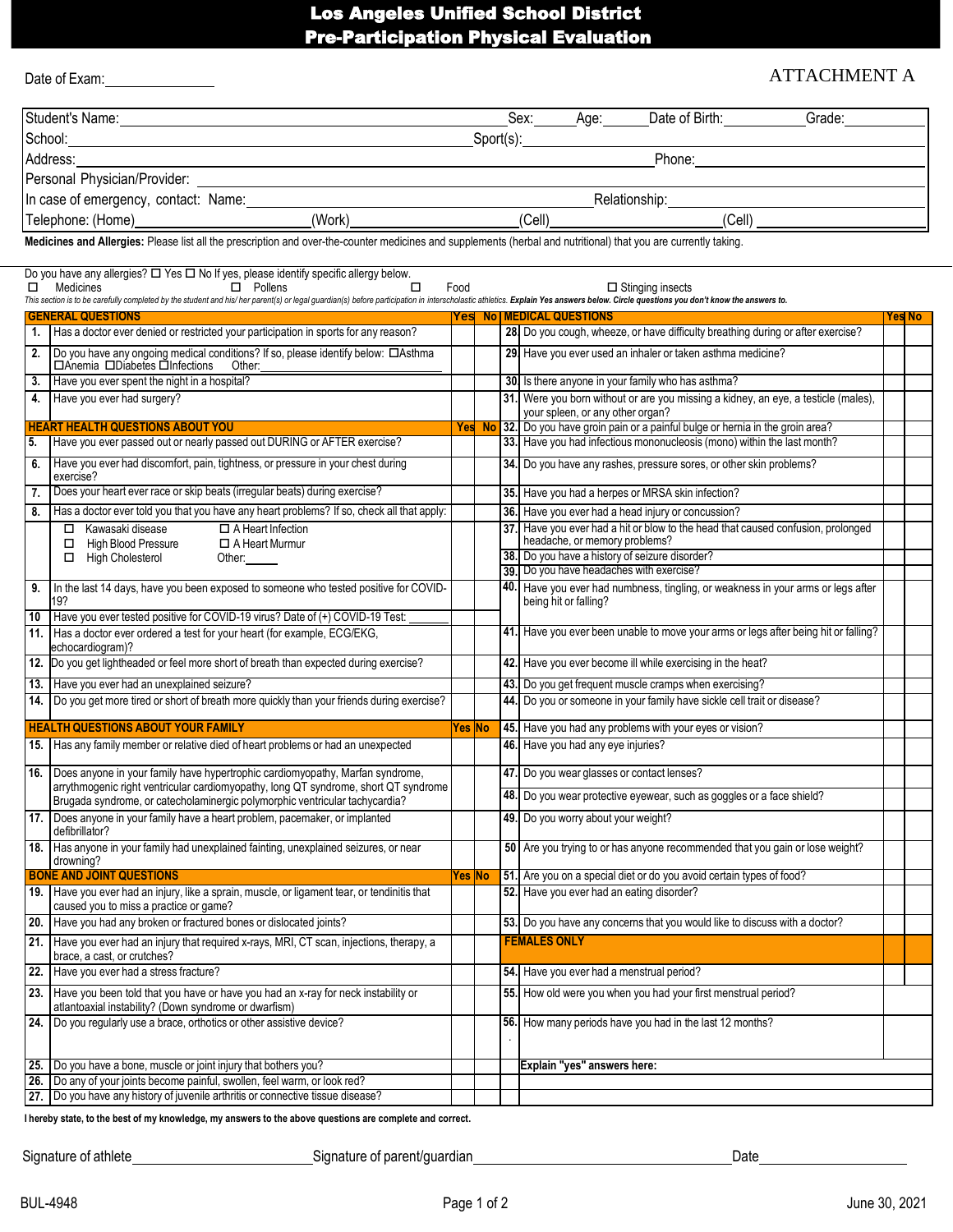# Los Angeles Unified School District Pre-Participation Physical Evaluation

#### Physical Examination Form

The section below is to be completed by physician or staff after history and consent forms are completed. ATTACHMENT A

| Student's Name:                                    |                                                               |                                                                                               |        |  |                          |  |
|----------------------------------------------------|---------------------------------------------------------------|-----------------------------------------------------------------------------------------------|--------|--|--------------------------|--|
|                                                    |                                                               |                                                                                               |        |  |                          |  |
|                                                    | Vision: $R$ 20/ $\angle$ 20/ $\angle$ 20/ $\angle$            |                                                                                               |        |  |                          |  |
| <b>EMERGENCY INFORMATION</b>                       |                                                               |                                                                                               |        |  |                          |  |
|                                                    |                                                               |                                                                                               |        |  |                          |  |
| Other Information:                                 |                                                               |                                                                                               |        |  |                          |  |
| <b>MEDICAL</b>                                     |                                                               |                                                                                               | Normal |  | <b>Abnormal Findings</b> |  |
| Appearance                                         |                                                               |                                                                                               |        |  |                          |  |
|                                                    | - Marfan stigmata (kyphoscoliosis, high arched palate, pectus |                                                                                               |        |  |                          |  |
| myopia, MVP, aortic insufficiency)                 | excavatum, arachnodactyly, arm span > height, hyperlaxity,    |                                                                                               |        |  |                          |  |
| Eyes/ Ears/ Nose/ Throat                           |                                                               |                                                                                               |        |  |                          |  |
| • Pupils equal<br>• Hearing                        |                                                               |                                                                                               |        |  |                          |  |
| Lymph Nodes                                        |                                                               |                                                                                               |        |  |                          |  |
| Heart <sup>1</sup>                                 |                                                               |                                                                                               |        |  |                          |  |
|                                                    | • Murmurs (auscultation standing, supine, +/- Valsalva)       |                                                                                               |        |  |                          |  |
|                                                    | - Location of point of maximal impulse (PMI)                  |                                                                                               |        |  |                          |  |
| Lungs                                              |                                                               |                                                                                               |        |  |                          |  |
| Abdomen<br>Genitourinary (males only) <sup>2</sup> |                                                               |                                                                                               |        |  |                          |  |
| Skin                                               |                                                               |                                                                                               |        |  |                          |  |
|                                                    | • HSV, lesions suggestive of MRSA, tinea corporis             |                                                                                               |        |  |                          |  |
| Neurologic <sup>3</sup>                            |                                                               |                                                                                               |        |  |                          |  |
|                                                    | <b>MUSCULOSKELETAL</b>                                        |                                                                                               |        |  |                          |  |
| <b>Neck</b>                                        |                                                               |                                                                                               |        |  |                          |  |
| Back                                               |                                                               |                                                                                               |        |  |                          |  |
| Shoulder/Arm                                       |                                                               |                                                                                               |        |  |                          |  |
| Elbow/Forearm                                      |                                                               |                                                                                               |        |  |                          |  |
| Wrist/Hand/Fingers                                 |                                                               |                                                                                               |        |  |                          |  |
| Hip/Thigh                                          |                                                               |                                                                                               |        |  |                          |  |
| Knee                                               |                                                               |                                                                                               |        |  |                          |  |
| Leg/ Ankle                                         |                                                               |                                                                                               |        |  |                          |  |
| Foot/Toes                                          |                                                               |                                                                                               |        |  |                          |  |
| Functional                                         |                                                               |                                                                                               |        |  |                          |  |
| • Duck walk, single leg hop                        |                                                               |                                                                                               |        |  |                          |  |
|                                                    |                                                               | Consider ECG, echocardiogram, and referral to cardiology for abnormal cardiac history or exam |        |  |                          |  |

<sup>2</sup> Consider GU exam if in private setting. Having 3rd party present is recommended.

<sup>3</sup> Consider cognitive evaluation or baseline neuropsychiatric setting if a history of significant concussion.

#### **Clearance**

 $\Box$  Cleared for all sports without restriction

 $\Box$  Cleared for all sports without restriction with recommendations for further evaluation or treatment for:

 $\Box$  Not cleared

 $\Box$  Pending further evaluation

 $\Box$  For any sports

 $\Box$  For certain sports:

Reason/Recommendations:

I have evaluated the above named student and completed the pre-participation physical evaluation. The athlete does not present apparent contraindications to practice, tryout and participate in the sport(s) as outlined above. A copy of the physical exam is on record in my office and can be made available to the school at the request of the parent. If conditions arise after the athlete has been cleared for participation, the physician may rescind the clearance until the problem is resolved and the potential consequences are completely explained to the athlete (and parents/guardians).

| Name of l<br>if Physician/ Provider: (print/ type/ stamp) | NP or PA)<br>(MD.<br>Date:<br>DO. I |
|-----------------------------------------------------------|-------------------------------------|
| Address:                                                  | Phone:                              |
|                                                           |                                     |

Signature of Physician/ Provider:

Modified from American Academy of Family Physicians, American Academy of Pediatrics, American College of Sports Medicine, American Society for Sports Medicine, American Orthopaedic Society for Sports Medicine, and American Osteopathic Academy of Sports Medicine, 2010.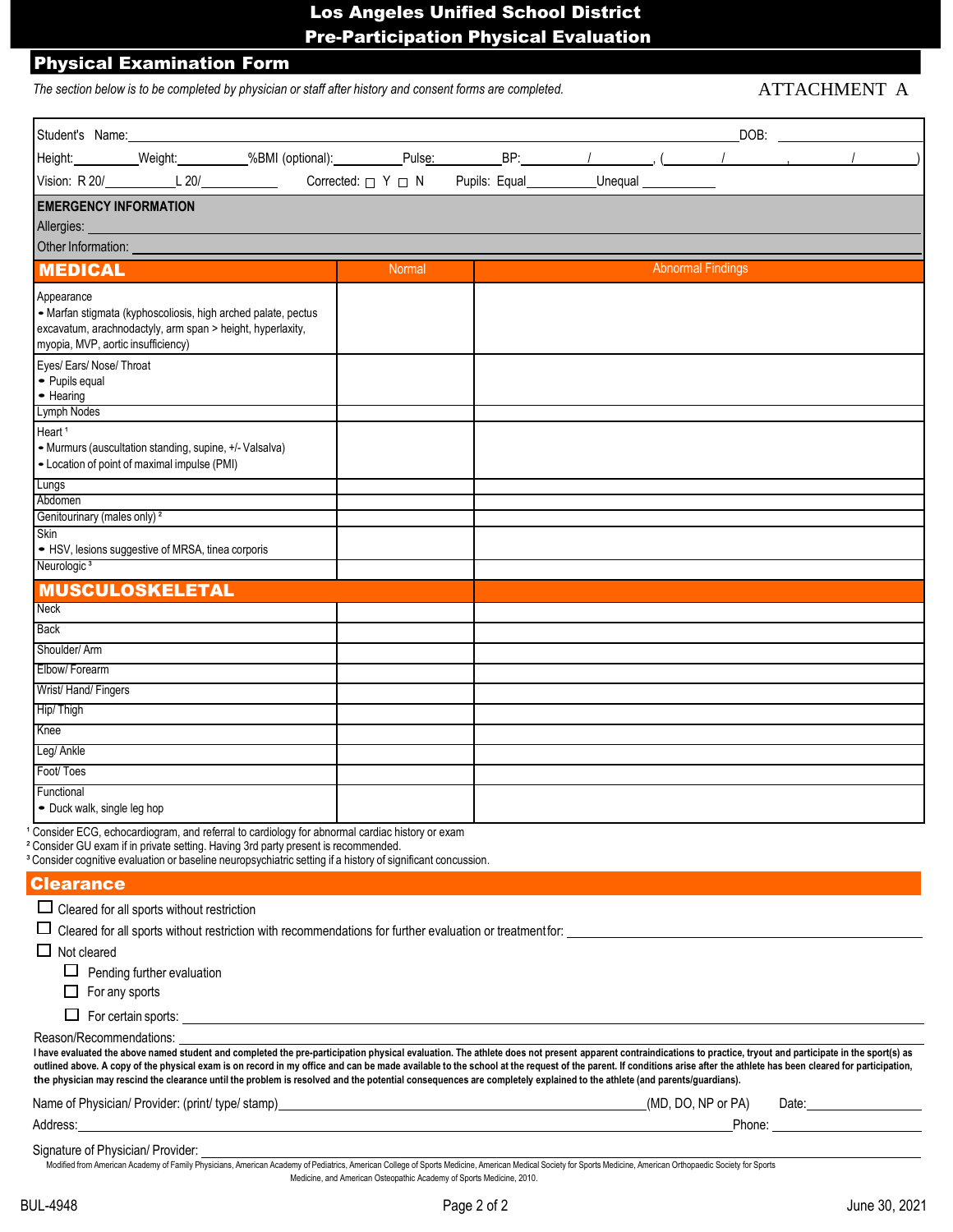## Distrito Escolar Unificado de Los Ángeles

| Fecha del exámen:                                                                                                                                                                                                                                        |       |                  | ANEXO A-1                                                                                                                                                                                                                      |              |
|----------------------------------------------------------------------------------------------------------------------------------------------------------------------------------------------------------------------------------------------------------|-------|------------------|--------------------------------------------------------------------------------------------------------------------------------------------------------------------------------------------------------------------------------|--------------|
| Nombre del alumno(a):<br>Mombre del alumno(a):                                                                                                                                                                                                           |       |                  | Edad:<br>Fecha de nacimiento:<br>Sexo:                                                                                                                                                                                         |              |
| Grado: Escuela: Escuela: Escuela: Escuela: Escuela: Escuela: Escuela: Escuela: Escuela: Escuela: Escuela: Esc                                                                                                                                            |       |                  | Deporte(s):                                                                                                                                                                                                                    |              |
| Dirección:                                                                                                                                                                                                                                               |       |                  | Teléfono: and a state of the state of the state of the state of the state of the state of the state of the state of the state of the state of the state of the state of the state of the state of the state of the state of th |              |
| Doctor o proveedor médico personal:                                                                                                                                                                                                                      |       |                  |                                                                                                                                                                                                                                |              |
| Persona a notificar en caso de emergencia. Nombre: versona a notificar en caso de emergencia.                                                                                                                                                            |       |                  | Relación:                                                                                                                                                                                                                      |              |
| (Trabajo) <b>Contract Contract Contract Contract Contract Contract Contract Contract Contract Contract Contract Contract Contract Contract Contract Contract Contract Contract Contract Contract Contract Contract Contract Cont</b><br>Teléfono: (Casa) |       |                  | (Celular)<br>(Celular)                                                                                                                                                                                                         |              |
| Medicamentos y alergias: Por favor enumere todas las medicinas y suplementos (naturales y nutritivos) con o sin receta médica que actualmente toma.                                                                                                      |       |                  |                                                                                                                                                                                                                                |              |
| ¿Padece de alguna alergia? $\Box$ Yes $\Box$ No Si marcó 'Sí', por favor identifique la alergia específica a continuación.                                                                                                                               |       |                  |                                                                                                                                                                                                                                |              |
| $\square$ Polen<br>$\Box$ Medicamentos                                                                                                                                                                                                                   |       | $\Box$ Alimentos | $\Box$ Picaduras de insectos                                                                                                                                                                                                   |              |
|                                                                                                                                                                                                                                                          |       |                  | El padre/madre/tutor legal y el alumno(a) deben cuidadosamente completar esta sección antes de participar en el programa deportivo interescolar. Explique las respuestas con "Si" a continuación. Marque con un circulo las pr |              |
| PREGUNTAS GENERALES                                                                                                                                                                                                                                      | -Si I | <b>No</b>        | <b>PREGUNTAS SOBRE LOS HUESOS Y LAS ARTICULACIONES</b>                                                                                                                                                                         | <b>Si</b> No |
| 1. ¿Alguna vez le ha negado un doctor la participación en los deportes por alguna<br>razón?                                                                                                                                                              |       |                  | 26. ¿Alguna articulación le duele, se hincha, se siente tibia o se ve rojiza?                                                                                                                                                  |              |
| ¿Padece constantemente de alguna afección médica? Si respondió 'Sí',                                                                                                                                                                                     |       |                  | 27. ¿Tiene un historial de artritis juvenil o enfermedad del tejido conectivo?                                                                                                                                                 |              |
|                                                                                                                                                                                                                                                          |       |                  |                                                                                                                                                                                                                                |              |
| $\Box$ Infecciones<br>Otra:                                                                                                                                                                                                                              |       |                  | <b>PREGUNTAS MÉDICAS</b>                                                                                                                                                                                                       |              |
| 3. ¿Alguna vez pasó la noche hospitalizado?                                                                                                                                                                                                              |       |                  | 28. ¿Tose, resolla o respira con dificultad durante o después de hacer ejercicio?                                                                                                                                              |              |
| 4. ¿Alguna vez tuvo alguna cirugía?                                                                                                                                                                                                                      |       |                  | 29. ¿Ha usado alguna vez un inhalante o tomado medicina para el asma?                                                                                                                                                          |              |
| <b>PREGUNTAS SOBRE SU SALUD CARDÍACA</b>                                                                                                                                                                                                                 | Sí    | <b>No</b>        | 30. ¿Alguien de su familia padece de asma?                                                                                                                                                                                     |              |
| 5. ¿Alguna vez se ha desmayado o ha estado a punto de desmayarse DURANTE o DESPUÉS de hacer ejercicio?                                                                                                                                                   |       |                  |                                                                                                                                                                                                                                |              |
| 6. ¿Ha sentido alguna vez incomodidad, dolor, tensión o presión en el pecho durante<br>el ejercicio?                                                                                                                                                     |       |                  | 31. ¿Nació sin un riñón o le falta un riñón, un ojo, un testículo (hombres), el bazo o<br>cualquier otro órgano?                                                                                                               |              |
| 7. ¿Su corazón a veces se acelera o late irregularmente durante el ejercicio?                                                                                                                                                                            |       |                  | 32. ¿Tiene dolor en la ingle o un bulto o hernia dolorosa en el area de la ingle?                                                                                                                                              |              |
| 8. ¿Alguna vez le ha dicho un doctor que padece de problemas cardiacos?                                                                                                                                                                                  |       |                  | 33. ¿Ha padecido de mononucleosis (mono) infecciosa en el último mes?                                                                                                                                                          |              |
| Si respondió 'Sí', marque lo que corresponda:<br>$\Box$ Enfermedad de Kawasaki<br>$\Box$ Una infección cardíaca                                                                                                                                          |       |                  | 34. ¿Tiene alguna erupción cutánea, llagas por presión u otro problema de la piel?                                                                                                                                             |              |
| $\Box$ Un soplo cardíaco<br>$\Box$ Presión alta                                                                                                                                                                                                          |       |                  | 35. ¿Ha tenido una infección por herpes o de MRSA?                                                                                                                                                                             |              |
| $\Box$ Colesterol alto<br>Otro:                                                                                                                                                                                                                          |       |                  | 36. ¿Ha tenido alguna lesión en la cabeza o concusión cerebral?                                                                                                                                                                |              |
| 9. ¿En los últimos 14 días ha estado expuesto a alguien que dio positivo a una prueba<br>del virus COVID-19?                                                                                                                                             |       |                  | 37. ¿Ha te nido algún golpe o impacto a la cabeza que le causó confusión,                                                                                                                                                      |              |
| 10. ¿Alguna vez ha dado positivo a una prueba del virus COVID-19?                                                                                                                                                                                        |       |                  | dolor de cabeza prolongado o problemas de la memoria?                                                                                                                                                                          |              |
| Fecha de la prueba (+) COVID-19:<br>71. ¿Alguna vez le ordenó el doctor una prueba del corazón (por ejemplo un electrocardiograma o ecocardiograma)?                                                                                                     |       |                  | 38. ¿Tiene un historial de trastorno convulsivo?                                                                                                                                                                               |              |
|                                                                                                                                                                                                                                                          |       |                  | 39. ¿Le duele la cabeza cuando hace ejercicio?                                                                                                                                                                                 |              |
| 12. ¿Se marea o le falta el aire más de lo esperado durante el ejercicio?                                                                                                                                                                                |       |                  | 40. ¿Alguna vez ha sentido adormecimiento, hormigueo o debilidad en los brazos ó piernas después de caerse o ser golpeado(a)?                                                                                                  |              |
| 13. ¿Ha tenido alguna vez algún ataque inexplicado?                                                                                                                                                                                                      |       |                  | 41. ¿Alguna vez no ha podido mover los brazos o las piernas luego de caerse o                                                                                                                                                  |              |
| 14. ¿Se cansa o le falta el aire más rápidamente que a sus amigos durante el ejercicio?                                                                                                                                                                  |       |                  | ser golpeado(a)?                                                                                                                                                                                                               |              |
| <b>PREGUNTAS DE LA SALUD DE SU FAMILIA</b>                                                                                                                                                                                                               | Sí    | <b>No</b>        | 42. ¿Alguna vez se ha sentido enfermo mientras hacía ejercicio en el calor?                                                                                                                                                    |              |
| ¿Ha habido alguna muerte por problemas cardíacos o una muerte repentina e inesperada                                                                                                                                                                     |       |                  | 43 ¿Tiene calambres musculares frecuentes al hacer ejercicio?                                                                                                                                                                  |              |
| 15 o inexplicable antes de los 50 años de algún miembro de su familia o pariente (incluyen<br>ahogados, accidente automovilístico inexplicado, o síndrome de muerte infantil súbita?                                                                     |       |                  | 44. ¿Usted o alguien de su familia tiene razgos de o padece de anemia<br>drepanocítica?                                                                                                                                        |              |
| ¿Alguien de su familia padece de cardiomiopatía hipertrópica, síndrome de Marfan,                                                                                                                                                                        |       |                  | 45. ¿Ha tenido problemas de los ojos o la visión?                                                                                                                                                                              |              |
| 16. cardiomiopatía arritmogénica del ventrículo derecho, síndrome de QT largo o corto                                                                                                                                                                    |       |                  | 46. ¿Ha sufrido alguna lesión de los ojos?                                                                                                                                                                                     |              |
| síndrome de Brugada o taquicardia catecolaminérgica polymórfica ventricular?                                                                                                                                                                             |       |                  | 47. ¿Usa anteojos o lentes de contacto?                                                                                                                                                                                        |              |
| 17 ¿Alguien de su familia padece de problemas cardíacos, tiene un marcapasos o<br>desfibrilador implantado?                                                                                                                                              |       |                  | 48. ¿Usa lentes de protección, tales como gafas protectoras o protector facial?                                                                                                                                                |              |
| 18. ¿Alguien de su familia se ha desmayado o ha tenido algun ataque inexplicable o                                                                                                                                                                       |       |                  | 49. ¿Le preocupa su peso?                                                                                                                                                                                                      |              |
| ha estado a punto de ahogarse?                                                                                                                                                                                                                           |       |                  | 50. ¿Está tratando de bajar o subir de peso, o alguien le ha recomendado que gane                                                                                                                                              |              |
| <b>PREGUNTAS SOBRE LOS HUESOS Y LAS ARTICULACIONES</b>                                                                                                                                                                                                   | Sí    | <b>No</b>        | o pierda peso?<br>51. ¿Está en una dieta especial o evita ciertos tipos de comida?                                                                                                                                             |              |
| 19. ¿Ha tenido alguna lesión, tal como una torcedura, un desgarre múscular o de un<br>ligamento, o tendonitis, que le haya hecho faltar a la práctica o a algún juego?                                                                                   |       |                  | 52. ¿Ha padecido alguna vez de un trastorno alimenticio?                                                                                                                                                                       |              |
| 20. ¿Se ha roto o fracturado algún hueso o se ha dislocado alguna articulación?                                                                                                                                                                          |       |                  |                                                                                                                                                                                                                                |              |
| 21. ¿Ha tenido alguna lesión que haya requerido Rayos-X, MRI, CT escanear, una                                                                                                                                                                           |       |                  | 53. ¿Tiene alguna inquietud que le gustaría tratar con un doctor?                                                                                                                                                              |              |
| terapia, inyecciones, un aparato ortopédico, enyesado o muletas?                                                                                                                                                                                         |       |                  | PARA MUJERES SOLAMENTE                                                                                                                                                                                                         |              |
| 22. ¿Alguna vez ha tenido una fractura por estrés?                                                                                                                                                                                                       |       |                  | 54. ¿Ha tenido alguna vez un período menstrual?                                                                                                                                                                                |              |
| 23. ¿Le han dicho alguna vez que se haga o se ha hecho una radiografía para la                                                                                                                                                                           |       |                  | 55. ¿A qué edad tuvo su primer período menstrual?                                                                                                                                                                              |              |
| inestabilidad atlantoaxial o del cuello? (Síndrome de Down o enanismo)                                                                                                                                                                                   |       |                  | 56. ¿Cuántos periodos ha tenido en los últimos 12 meses?                                                                                                                                                                       |              |
| 24. ¿Usa regularmente algún aparato ortopédico, ortótico o de asistencia?                                                                                                                                                                                |       |                  | Explique las respuestas de "Si." Aqui:                                                                                                                                                                                         |              |
| 25. ¿Tiene alguna lesión del hueso, músculo o articulación que le moleste?                                                                                                                                                                               |       |                  |                                                                                                                                                                                                                                |              |

Por la presente indico que, a mi leal saber y entender, mis respuestas anteriores estan completas y correctas.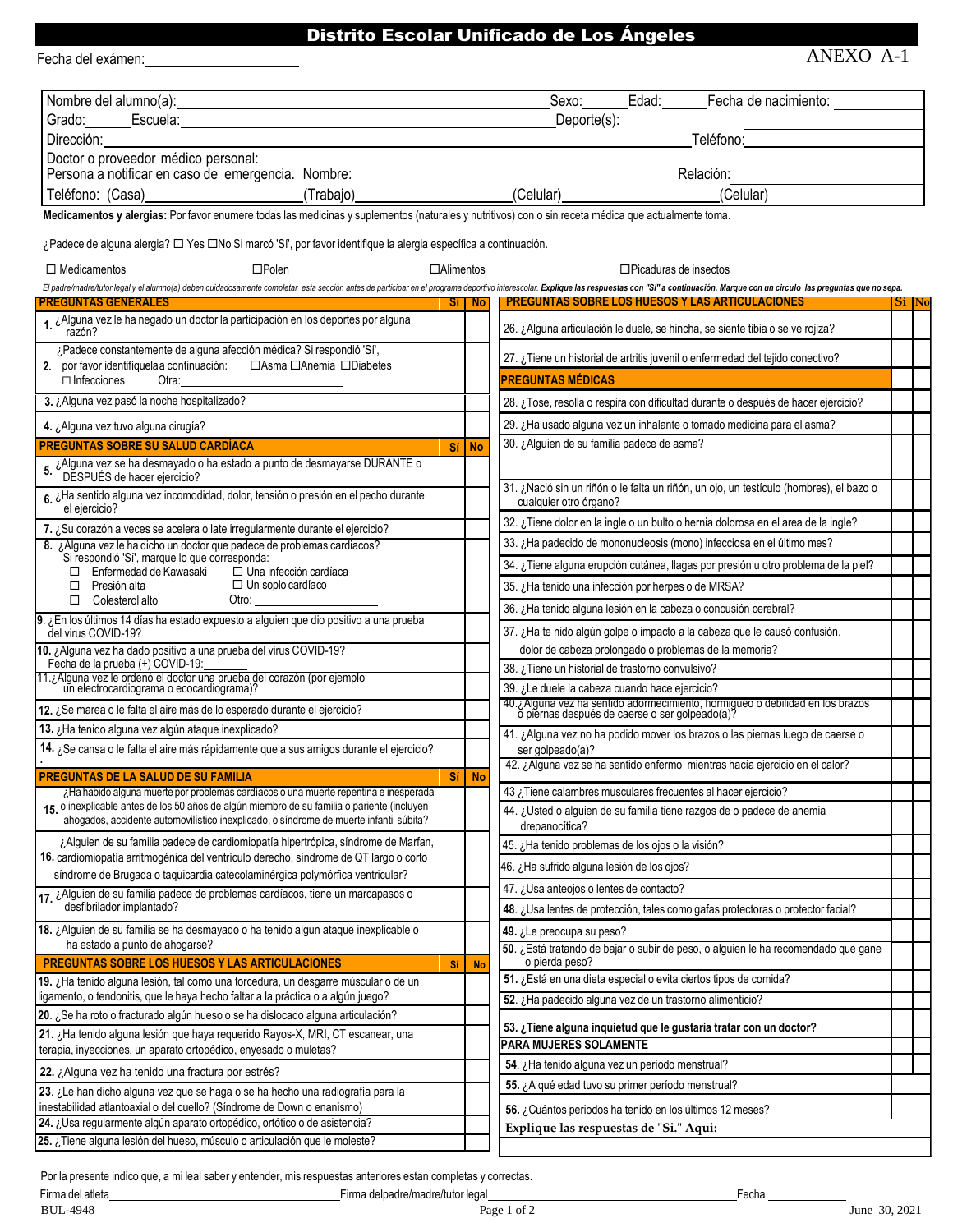## Physical Examination Form

The section below is to be completed by physician or staff after history and consent forms are completed.  $ANEXO$   $A-1$ 

| Student's Name:                         |                                                                                               |                                                                                                                                                                                                                                      |        |                                                  |                          | DOB: |                                                                                                                                                                                                                       |
|-----------------------------------------|-----------------------------------------------------------------------------------------------|--------------------------------------------------------------------------------------------------------------------------------------------------------------------------------------------------------------------------------------|--------|--------------------------------------------------|--------------------------|------|-----------------------------------------------------------------------------------------------------------------------------------------------------------------------------------------------------------------------|
|                                         |                                                                                               |                                                                                                                                                                                                                                      |        |                                                  |                          |      |                                                                                                                                                                                                                       |
|                                         |                                                                                               |                                                                                                                                                                                                                                      |        | Corrected: $\Box Y \Box N$ Pupils: Equal Unequal |                          |      |                                                                                                                                                                                                                       |
| <b>EMERGENCY INFORMATION</b>            |                                                                                               |                                                                                                                                                                                                                                      |        |                                                  |                          |      |                                                                                                                                                                                                                       |
| Allergies:                              |                                                                                               |                                                                                                                                                                                                                                      |        |                                                  |                          |      |                                                                                                                                                                                                                       |
|                                         |                                                                                               |                                                                                                                                                                                                                                      |        |                                                  |                          |      |                                                                                                                                                                                                                       |
| <b>MEDICAL</b>                          |                                                                                               |                                                                                                                                                                                                                                      | Normal |                                                  | <b>Abnormal Findings</b> |      |                                                                                                                                                                                                                       |
|                                         |                                                                                               |                                                                                                                                                                                                                                      |        |                                                  |                          |      |                                                                                                                                                                                                                       |
| Appearance                              | • Marfan stigmata (kyphoscoliosis, high arched palate, pectus                                 |                                                                                                                                                                                                                                      |        |                                                  |                          |      |                                                                                                                                                                                                                       |
|                                         | excavatum, arachnodactyly, arm span > height, hyperlaxity,                                    |                                                                                                                                                                                                                                      |        |                                                  |                          |      |                                                                                                                                                                                                                       |
| myopia, MVP, aortic insufficiency)      |                                                                                               |                                                                                                                                                                                                                                      |        |                                                  |                          |      |                                                                                                                                                                                                                       |
| Eyes/ Ears/ Nose/ Throat                |                                                                                               |                                                                                                                                                                                                                                      |        |                                                  |                          |      |                                                                                                                                                                                                                       |
| • Pupils equal                          |                                                                                               |                                                                                                                                                                                                                                      |        |                                                  |                          |      |                                                                                                                                                                                                                       |
| • Hearing                               |                                                                                               |                                                                                                                                                                                                                                      |        |                                                  |                          |      |                                                                                                                                                                                                                       |
| Lymph Nodes                             |                                                                                               |                                                                                                                                                                                                                                      |        |                                                  |                          |      |                                                                                                                                                                                                                       |
| Heart <sup>1</sup>                      |                                                                                               |                                                                                                                                                                                                                                      |        |                                                  |                          |      |                                                                                                                                                                                                                       |
|                                         | • Murmurs (auscultation standing, supine, +/- Valsalva)                                       |                                                                                                                                                                                                                                      |        |                                                  |                          |      |                                                                                                                                                                                                                       |
|                                         | • Location of point of maximal impulse (PMI)                                                  |                                                                                                                                                                                                                                      |        |                                                  |                          |      |                                                                                                                                                                                                                       |
| Lungs                                   |                                                                                               |                                                                                                                                                                                                                                      |        |                                                  |                          |      |                                                                                                                                                                                                                       |
| Abdomen                                 |                                                                                               |                                                                                                                                                                                                                                      |        |                                                  |                          |      |                                                                                                                                                                                                                       |
| Genitourinary (males only) <sup>2</sup> |                                                                                               |                                                                                                                                                                                                                                      |        |                                                  |                          |      |                                                                                                                                                                                                                       |
| Skin                                    | • HSV, lesions suggestive of MRSA, tinea corporis                                             |                                                                                                                                                                                                                                      |        |                                                  |                          |      |                                                                                                                                                                                                                       |
| Neurologic <sup>3</sup>                 |                                                                                               |                                                                                                                                                                                                                                      |        |                                                  |                          |      |                                                                                                                                                                                                                       |
|                                         |                                                                                               |                                                                                                                                                                                                                                      |        |                                                  |                          |      |                                                                                                                                                                                                                       |
| Neck                                    | <b>MUSCULOSKELETAL</b>                                                                        |                                                                                                                                                                                                                                      |        |                                                  |                          |      |                                                                                                                                                                                                                       |
| Back                                    |                                                                                               |                                                                                                                                                                                                                                      |        |                                                  |                          |      |                                                                                                                                                                                                                       |
| Shoulder/Arm                            |                                                                                               |                                                                                                                                                                                                                                      |        |                                                  |                          |      |                                                                                                                                                                                                                       |
| Elbow/Forearm                           |                                                                                               |                                                                                                                                                                                                                                      |        |                                                  |                          |      |                                                                                                                                                                                                                       |
| Wrist/Hand/Fingers                      |                                                                                               |                                                                                                                                                                                                                                      |        |                                                  |                          |      |                                                                                                                                                                                                                       |
| Hip/Thigh                               |                                                                                               |                                                                                                                                                                                                                                      |        |                                                  |                          |      |                                                                                                                                                                                                                       |
| Knee                                    |                                                                                               |                                                                                                                                                                                                                                      |        |                                                  |                          |      |                                                                                                                                                                                                                       |
| Leg/ Ankle                              |                                                                                               |                                                                                                                                                                                                                                      |        |                                                  |                          |      |                                                                                                                                                                                                                       |
| Foot/Toes                               |                                                                                               |                                                                                                                                                                                                                                      |        |                                                  |                          |      |                                                                                                                                                                                                                       |
| Functional                              |                                                                                               |                                                                                                                                                                                                                                      |        |                                                  |                          |      |                                                                                                                                                                                                                       |
| • Duck walk, single leg hop             |                                                                                               |                                                                                                                                                                                                                                      |        |                                                  |                          |      |                                                                                                                                                                                                                       |
|                                         |                                                                                               | Consider ECG, echocardiogram, and referral to cardiology for abnormal cardiac history or exam                                                                                                                                        |        |                                                  |                          |      |                                                                                                                                                                                                                       |
|                                         | <sup>2</sup> Consider GU exam if in private setting. Having 3rd party present is recommended. |                                                                                                                                                                                                                                      |        |                                                  |                          |      |                                                                                                                                                                                                                       |
|                                         |                                                                                               | <sup>3</sup> Consider cognitive evaluation or baseline neuropsychiatric setting if a history of significant concussion.                                                                                                              |        |                                                  |                          |      |                                                                                                                                                                                                                       |
| <b>Clearance</b>                        |                                                                                               |                                                                                                                                                                                                                                      |        |                                                  |                          |      |                                                                                                                                                                                                                       |
|                                         | $\Box$ Cleared for all sports without restriction                                             |                                                                                                                                                                                                                                      |        |                                                  |                          |      |                                                                                                                                                                                                                       |
| □                                       |                                                                                               | Cleared for all sports without restriction with recommendations for further evaluation or treatment for:                                                                                                                             |        |                                                  |                          |      |                                                                                                                                                                                                                       |
| $\Box$<br>Not cleared                   |                                                                                               |                                                                                                                                                                                                                                      |        |                                                  |                          |      |                                                                                                                                                                                                                       |
|                                         | Pending further evaluation                                                                    |                                                                                                                                                                                                                                      |        |                                                  |                          |      |                                                                                                                                                                                                                       |
| $\Box$                                  | For any sports                                                                                |                                                                                                                                                                                                                                      |        |                                                  |                          |      |                                                                                                                                                                                                                       |
| $\Box$                                  |                                                                                               | For certain sports: <u>example and contract and contract and contract and contract and contract and contract and contract and contract and contract and contract and contract and contract and contract and contract and contrac</u> |        |                                                  |                          |      |                                                                                                                                                                                                                       |
|                                         |                                                                                               | Reason/Recommendations: example and the set of the set of the set of the set of the set of the set of the set of the set of the set of the set of the set of the set of the set of the set of the set of the set of the set of       |        |                                                  |                          |      |                                                                                                                                                                                                                       |
|                                         |                                                                                               |                                                                                                                                                                                                                                      |        |                                                  |                          |      | I have evaluated the above-named student and completed the Pre-Participation Physical Evaluation. The athlete does not present apparent contraindications to practice, tryout and participate in the sport(s) as      |
|                                         |                                                                                               | the physician may rescind the clearance until the problem is resolved and the potential consequences are completely explained to the athlete (and parents/guardians).                                                                |        |                                                  |                          |      | outlined above. A copy of the physical exam is on record in my office and can be made available to the school at the request of the parent. If conditions arise after the athlete has been cleared for participation, |
|                                         |                                                                                               |                                                                                                                                                                                                                                      |        |                                                  |                          |      |                                                                                                                                                                                                                       |
| Address:                                |                                                                                               | <u> 1989 - Johann Stoff, deutscher Stoffen und der Stoffen und der Stoffen und der Stoffen und der Stoffen und der</u>                                                                                                               |        |                                                  |                          |      |                                                                                                                                                                                                                       |
|                                         |                                                                                               |                                                                                                                                                                                                                                      |        |                                                  |                          |      |                                                                                                                                                                                                                       |

Signature of Physician/ Provider:

Modified from American Academy of Family Physicians, American Academy of Pediatrics, American College of Sports Medicine, American Medical Society for Sports Medicine, American Orthopaedic Society for Sports Medicine, and American Osteopathic Academy of Sports Medicine, 2010.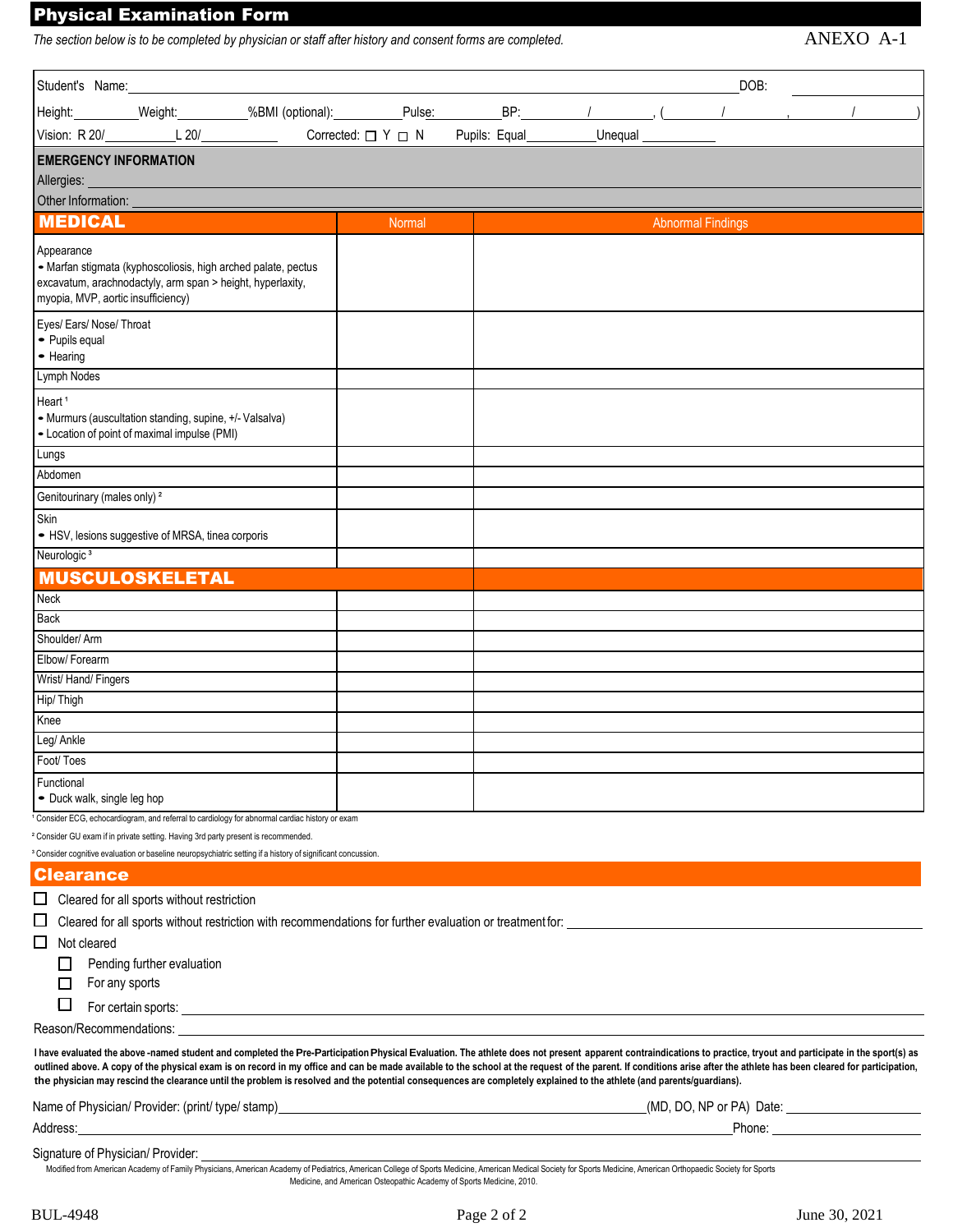

# LOS ANGELES UNIFIED SCHOOL DISTRICT STUDENT HEALTH AND HUMAN SERVICES

Student Health $\it s$ 

#### **Dear LAUSD athletes and their parents/guardians:**

COVID-19 and its wide range of complications may present challenges to everyday activities. **One of the complications affecting sports participation is damage to the heart**. The greater the severity of COVID-19, the greater the risk is for heart disease. Please speak to your health care provider regarding sports participation after a positive test for COVID-19 within the last 3-6 months or if at any time you have symptoms consistent with COVID-19 (fever/chills, cough, shortness of breath or difficulty breathing, muscle or body aches, headache, new lost sense of taste or smell, sore throat, nasal congestion, nausea, vomiting, and/or diarrhea). Your health care provider should include screening questions for cardiac symptoms such as palpitations, irregular pulse, chest pain, difficulty breathing, fainting, and fatigue, and complete the medical clearance form, "COVID-19 Return to School and Clearance to Begin COVID Graduated Return to Play (GRTP)."\*

### **Asymptomatic disease (no COVID-19 symptoms)**

- **Medical clearance after testing positive for COVID-19 within the last 3 months**
- **Medical clearance not required if at full activity after testing positive for COVID-19 after 3 months**

**Mild disease (fever < 4 days, other symptoms < 1 week except for loss of smell/taste and cough)**

- **Medical evaluation (interview and physical exam) and medical clearance after testing positive COVID-19 within the last 3 months**
- **Medical evaluation and medical clearance not required if at full activity after testing positive COVID-19 after 3 months**

Moderate disease (fever  $\geq$  4 days, other symptoms  $\geq$  1 week except for loss of smell/taste and cough)

- **Medical evaluation (interview, physical exam and EKG) and medical clearance after testing positive for COVID-19 within the last 6 months**
- **Medical evaluation and medical clearance not required if at full activity after testing positive for COVID-19 after 6 months**

**Severe disease (overnight hospitalization, multi-inflammatory syndrome in children [MIS-C])**

- **No sports participation for 3-6 months**
- **Medical evaluation (interview, physical exam and screening tests for heart disease) and medical clearance after testing positive for COVID-19 within the last 6 months**
- **Medical clearance to continue current level of activity after testing positive for COVID-19 after 6 months**

**Consultation with your health care provider regarding COVID-19 and sports participation is highly advised when medical clearance/evaluation is not required.**

*\*Not required if no history of positive test result for COVID-19.*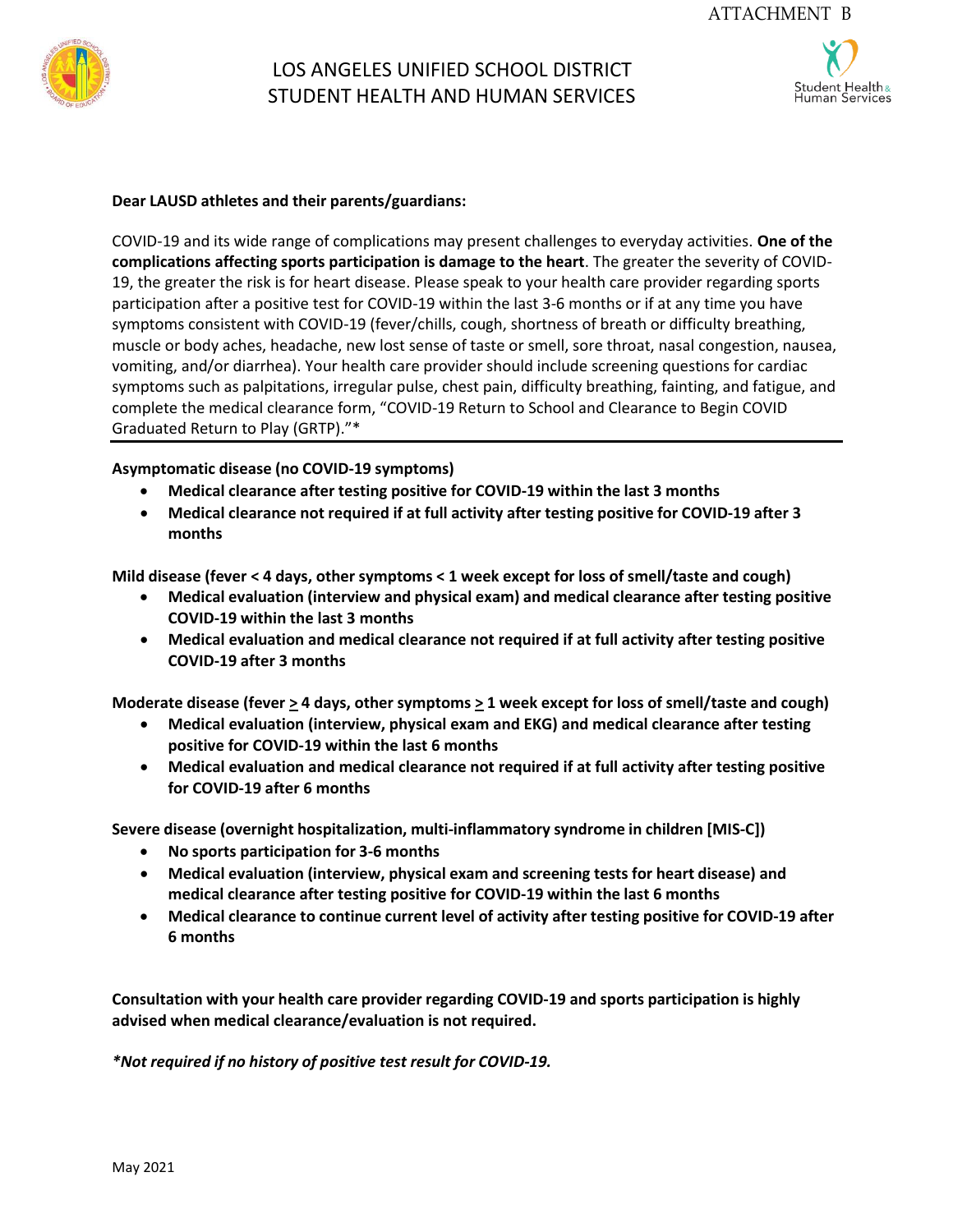



#### **Estimados atletas del LAUSD y sus padres/tutores:**

La COVID-19 y su amplia gama de complicaciones pueden presentar problemas en las actividades cotidianas. **Una de las complicaciones que afectan a la participación en los deportes es el daño al corazón.** Cuanto mayor sea la gravedad del COVID-19, mayor será el riesgo de sufrir una enfermedad cardíaca. Por favor, hable con su proveedor de atención médica con respecto a la participación en deportes después de una prueba positiva de COVID-19 en los últimos 3-6 meses, o si en cualquier momento se presentan síntomas compatibles con COVID-19 (fiebre/escalofríos, tos, falta de aliento o dificultad para respirar, dolores musculares o corporales, dolor de cabeza, nueva pérdida del sentido del gusto o del olfato, dolor de garganta, congestión nasal, náuseas, vómitos y/o diarrea). Su proveedor de atención médica debería incluir las preguntas de detección de síntomas cardíacos como palpitaciones, pulso irregular, dolor en el pecho, dificultad para respirar, desmayos y fatiga, y debería completar el formulario de autorización médica, "Regreso a la escuela después de COVID-19 y Autorización para comenzar el regreso gradual al juego después de COVID (GRTP)". **\***

### **Enfermedad asintomática (sin síntomas de COVID-19)**

- **Autorización médica tras haber dado positivo en la prueba de COVID-19 en los últimos 3 meses**
- **No se requiere autorización médica si está en plena actividad después de dar positivo en COVID-19 después de 3 meses**

Enfermedad leve (fiebre < 4 días, otros síntomas < 1 semana excepto la pérdida de olor/sabor y tos)

- **Evaluación médica (entrevista y examen físico) y autorización médica tras dar positivo en la prueba COVID-19 en los últimos 3 meses**
- **Evaluación y autorización médica no requeridas si se encuentra en plena actividad después de dar positivo en COVID-19 después de 3 meses**

**Enfermedad moderada (fiebre > 4 días, otros síntomas > 1 semana excepto la pérdida de olor/sabor y tos)**

- **Evaluación médica (entrevista, examen físico y electrocardiograma) y autorización médica tras dar positivo en la prueba COVID-19 en los últimos 6 meses**
- **Evaluación y autorización médica no requeridas si se encuentra en plena actividad después de dar positivo en COVID-19 después de 6 meses**

**Enfermedad grave (hospitalización de una noche, síndrome de inflamación múltiple infantil [MIS-C])**

- **No participará en deportes durante 3-6 meses**
- **Evaluación médica (entrevista, examen físico y pruebas de sondeo de la enfermedad al corazón) y autorización médica tras dar positivo en la prueba COVID-19 en los últimos 6 meses**
- **Autorización médica para continuar en nivel de actividad actual después de dar positivo de COVID-19 después de 6 meses**

**Es muy aconsejable que consulte con su médico en relación con COVID-19 y la participación en deportes cuando la autorización/evaluación médica no es requerida.**

*\*No es necesario si no hay antecedentes de resultados positivos en las pruebas de COVID-19.*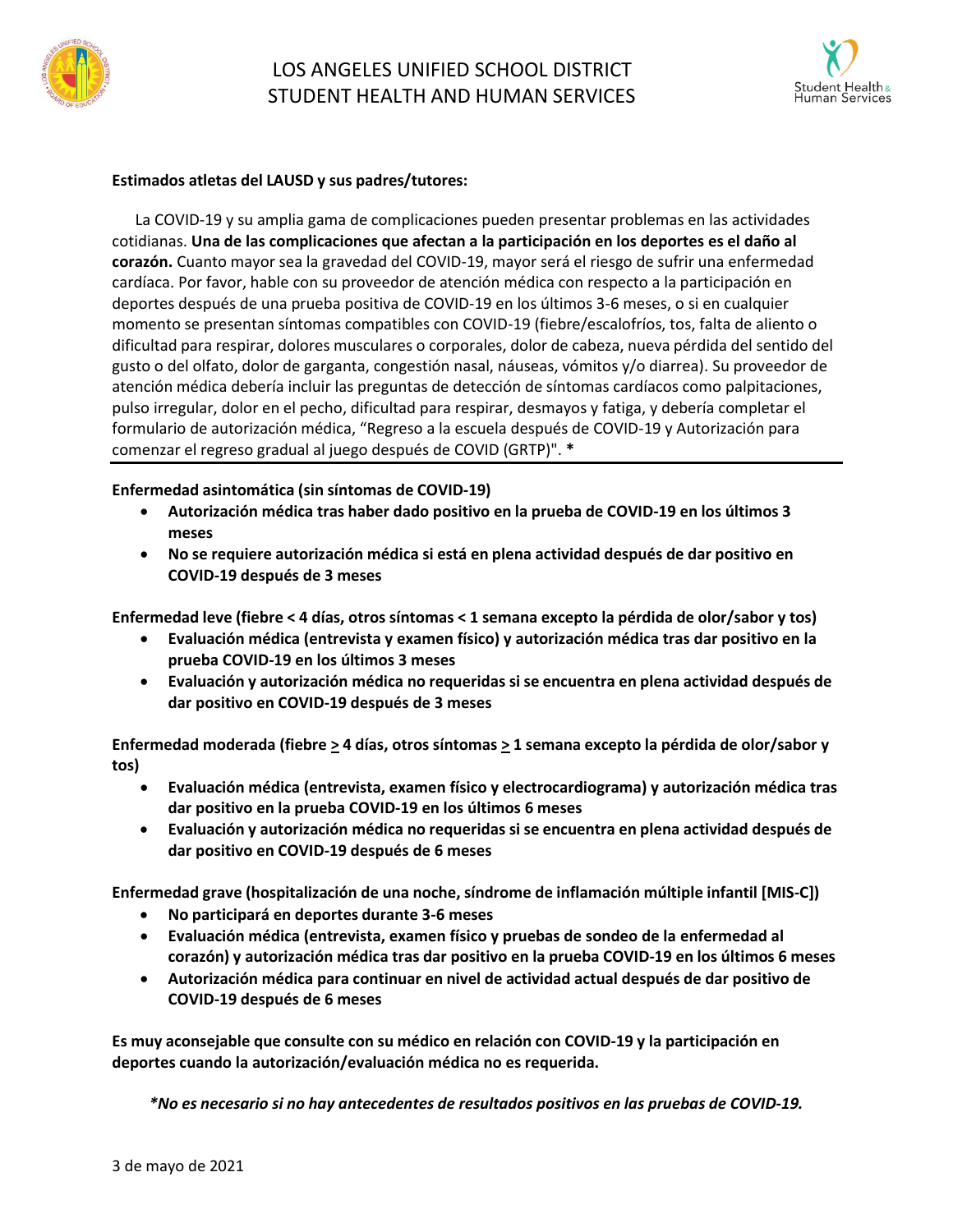## **Guidance for the School Nurse when Screening Pre-Participation Examination (PPE) Forms as of 8/***23***/21**

# Refer to IOC: NEW PRE-PARTICIPATION PHYSICAL EXAMINATION FORM REQUIRED FOR PHYSICAL EXAMS CONDUCTED ON OR AFTER AUGUST 23, 2021.

This guidance is being provided to assist the school nurse who will be screening PPE forms regarding responses to updated COVID-19 related questions on the health history. It should **not** be disseminated to parents, students, or other school personnel and is not intended to replace professional judgment. If additional clarification is required, the school nurse should consult with their school nurse administrator, school doctor, or the student's healthcare provider when necessary. **Public health guidance may result in changes to this document-refer to reference links below\***

|    | In the last 14 days, have you been exposed to someone who tested positive for COVID-19? |
|----|-----------------------------------------------------------------------------------------|
| 10 | Have you ever tested positive for COVID-19 virus? Date of (+) COVID-19 Test: ______     |

#9: A "yes" response must have an additional explanation written on the form provided by the parent. Clearance of the physical and follow up should be based upon current District guidelines and state and LACDPH protocols regarding quarantine and isolation.

#10: A "yes" response must include the date of the positive test and an explanation written on the form provided by the parent. Date of healthcare provider clearance must reflect that the PPE was completed after testing positive for COVID-19. The explanation should describe the type of disease symptoms they experienced:

**Positive Covid test (within last 3 months) and Asymptomatic disease** (no COVID-19 symptoms) **or with report of mild disease** (fever < 4 days, other symptoms < 1 week except for loss of smell/taste and cough). This PPE as it relates to COVID-19 requires no additional information to continue with screening.

**Positive Covid test with Moderate disease** (fever > 4 days, other symptoms > 1 week except for loss of smell/taste and cough)

- Positive within the last 6 months: PPE to **include EKG** with results interpreted and cleared by health care provider.
- Positive more than 6 months ago if at full activity now. This PPE as it relates to COVID-19 requires no additional information to continue with screening.

**Severe disease** (overnight hospitalization, multi-inflammatory syndrome in children [MIS-C])

- **No sports participation for 3-6 months after positive COVID-19 test.**
- Positive within the last 6 months: PPE to include EKG and screening tests for heart disease with results interpreted and cleared by healthcare provider.
- Positive more than 6 months ago. Healthcare provider should include documentation related to severe disease and confirm student is medically cleared to continue current level of activity after testing positive for COVID-19 after 6 months.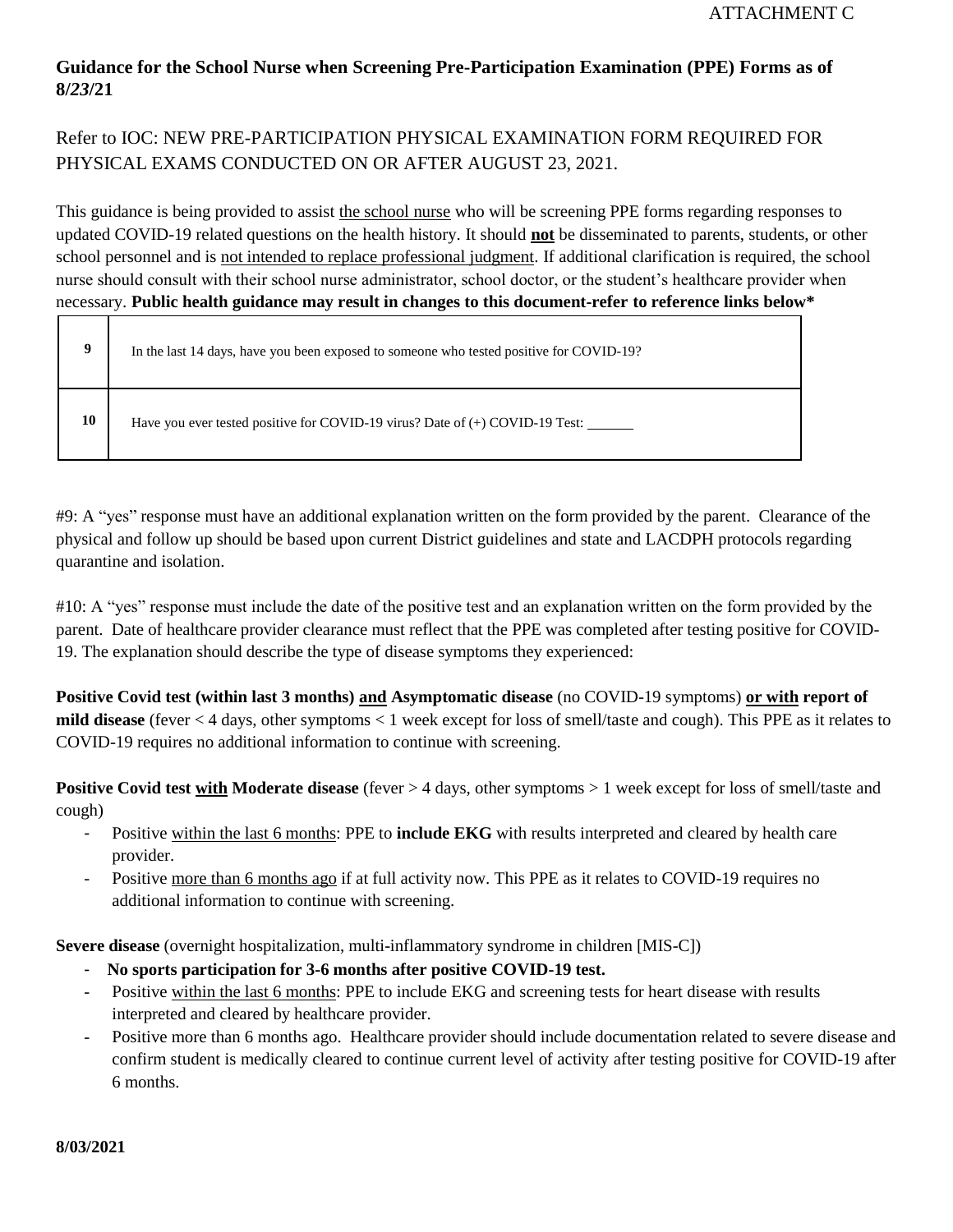\*It is suggested to keep the keep the following links available for reference related to updates in public health guidance:

(LACDPH) Reopening Protocols for K-12 Schools: Appendix T1 [http://publichealth.lacounty.gov/media/Coronavirus/docs/protocols/Reopening\\_K12Schools.pdf](http://publichealth.lacounty.gov/media/Coronavirus/docs/protocols/Reopening_K12Schools.pdf)

(LACDPH) COVID-19 Exposure Management Plan Guidance Youth Recreational Sports Programs [http://publichealth.lacounty.gov/media/coronavirus/docs/protocols/ExposureManagementPlan\\_YouthSports.pdf](http://publichealth.lacounty.gov/media/coronavirus/docs/protocols/ExposureManagementPlan_YouthSports.pdf)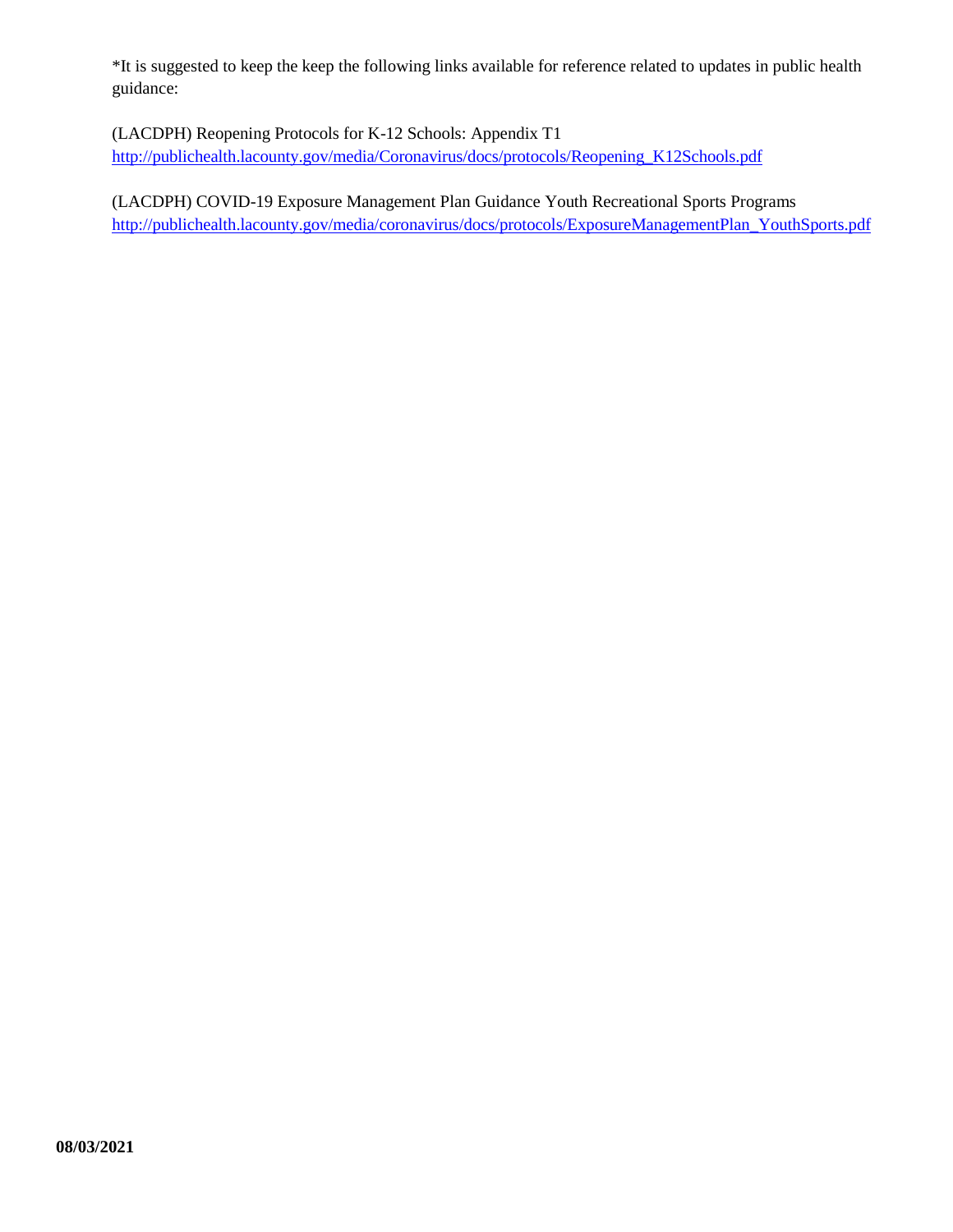



# **COVID – 19 Return to School and Clearance to Begin COVID Graduated Return to Play (GRTP)** *To be completed by a Health Care Provider (MD/DO/NP/PA)*

| Student Name___________________________Date of Birth_______________Grade_______Sport _______________                                                                                                                           |                                               |  |                         |  |  |  |  |  |  |
|--------------------------------------------------------------------------------------------------------------------------------------------------------------------------------------------------------------------------------|-----------------------------------------------|--|-------------------------|--|--|--|--|--|--|
|                                                                                                                                                                                                                                |                                               |  |                         |  |  |  |  |  |  |
| Date of Negative Test and/or Symptom Resolution _________________________________                                                                                                                                              |                                               |  |                         |  |  |  |  |  |  |
| Severity of Symptoms (choose one) $\Box$ No Symptoms                                                                                                                                                                           |                                               |  | $\Box$ Mild Illness     |  |  |  |  |  |  |
|                                                                                                                                                                                                                                | $\Box$ Moderate Illness $\Box$ Severe Illness |  |                         |  |  |  |  |  |  |
|                                                                                                                                                                                                                                |                                               |  |                         |  |  |  |  |  |  |
|                                                                                                                                                                                                                                |                                               |  |                         |  |  |  |  |  |  |
| $\Box$ Completed GRTP, No Restrictions $\Box$ Cleared to begin GRTP                                                                                                                                                            |                                               |  | □Pending □ □Not Cleared |  |  |  |  |  |  |
|                                                                                                                                                                                                                                |                                               |  |                         |  |  |  |  |  |  |
|                                                                                                                                                                                                                                |                                               |  |                         |  |  |  |  |  |  |
|                                                                                                                                                                                                                                |                                               |  |                         |  |  |  |  |  |  |
| ,我们也不能会有什么。""我们的人,我们也不能会有什么?""我们的人,我们也不能会有什么?""我们的人,我们也不能会有什么?""我们的人,我们也不能会有什么?""                                                                                                                                              |                                               |  |                         |  |  |  |  |  |  |
|                                                                                                                                                                                                                                |                                               |  |                         |  |  |  |  |  |  |
| Signature of CA Licensed Health Care Provider [1988] [1989] [1989] [1989] [1989] [1989] [1989] [1989] [1989] [                                                                                                                 |                                               |  |                         |  |  |  |  |  |  |
| Address: National Address: Address: Address: Address: Address: Address: Address: Address: Address: Address: Address: Address: Address: Address: Address: Address: Address: Address: Address: Address: Address: Address: Addres |                                               |  |                         |  |  |  |  |  |  |
|                                                                                                                                                                                                                                |                                               |  |                         |  |  |  |  |  |  |

**Clearance by a cardiologist is MANDATORY when a Cardiology referral is given.**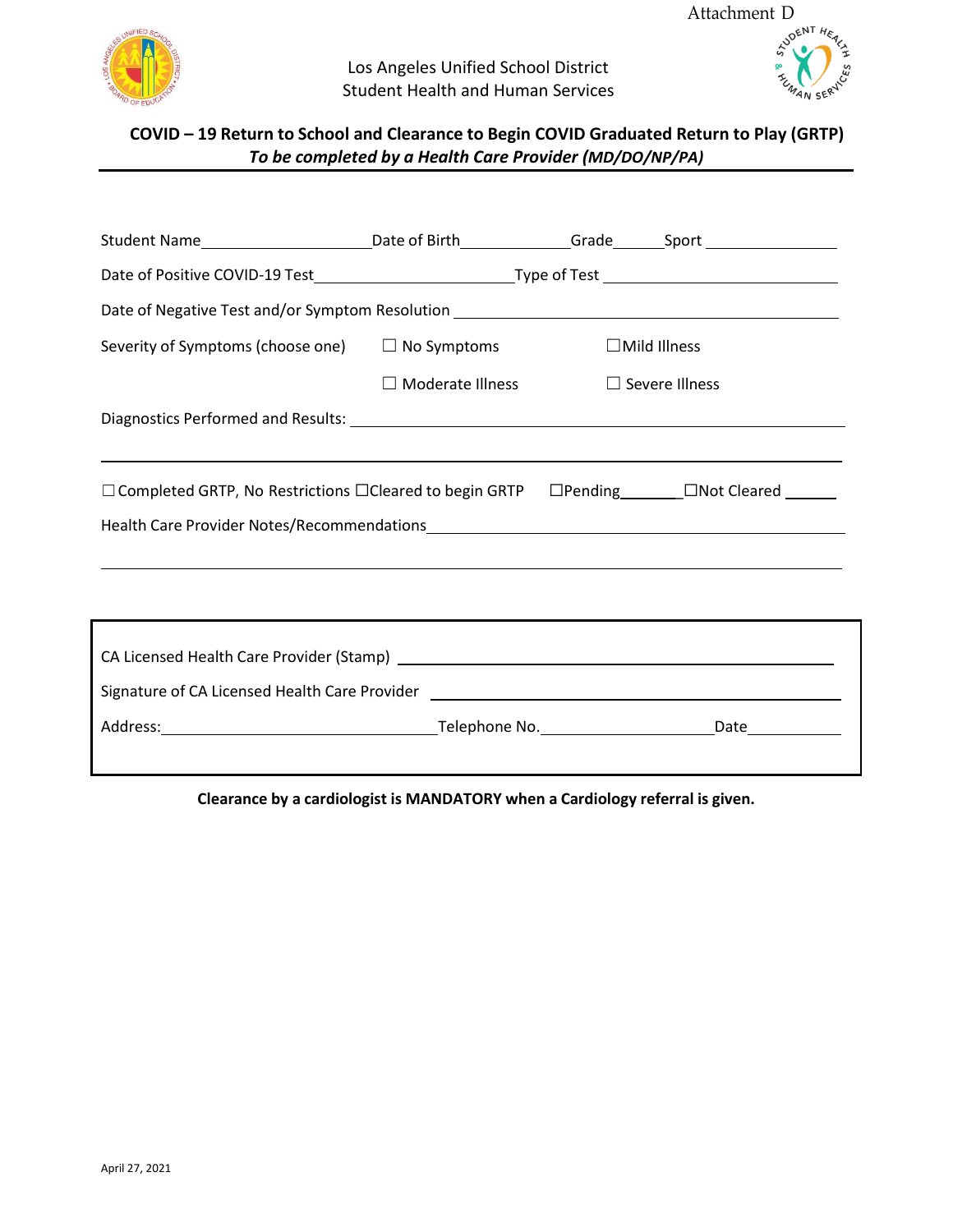# **Los Angeles Unified School District COVID Graduated Return to Play (GRTP)**

#### **Instructions:**

- This recommended CIF GRTP Protocol should be completed before returning to FULL COMPETITION no earlier than day8.
- An adult (e.g. parent) or school personnel (e.g., certified athletic trainer, AD, coach) should monitor you during this protocol.
- This protocol can take longer than 7 days if instructed by your physician/healthcare provider.
- The symptom-free period (part of the Rest Period) can also take longer than 7 days depending on the severity of your illness.
- If symptoms return at any time in this progression, IMMEDIATELY STOP any physical activity and follow up with your physician/healthcare provider. You will need to be cleared by your healthcare provider to return to the GRTPProtocol.
- Symptoms can include chest pain, chest tightness, palpitations, lightheadedness, feeling faint or fainting, shortness of breath, fatigue
- Seek medical attention if you feel uncomfortable at any time during the progression.

| Athlete's Name:<br><b>GRTP Monitor (Print Name)</b>                                            |                                   | Date of + COVID Test:                                                                                                                                                                                                                                               | Symptoms? No Yes: Date of Symptom Onset<br>Position<br>Signature                                                                                                        |                                                                                                                                                                   |
|------------------------------------------------------------------------------------------------|-----------------------------------|---------------------------------------------------------------------------------------------------------------------------------------------------------------------------------------------------------------------------------------------------------------------|-------------------------------------------------------------------------------------------------------------------------------------------------------------------------|-------------------------------------------------------------------------------------------------------------------------------------------------------------------|
|                                                                                                |                                   |                                                                                                                                                                                                                                                                     |                                                                                                                                                                         |                                                                                                                                                                   |
| Date & Initials<br>TO BE<br><b>COMPLETED</b><br><b>BEFORE</b><br>RETURNING TO<br><b>SCHOOL</b> | Days<br><b>Minimum</b><br>10 days | <b>Activity Description</b><br><b>Rest Period:</b><br>Limited physical activity for:<br>$-10$ days from asymptomatic $(+)$ test<br><b>OR</b><br>--10 days from onset of symptoms with<br>at least 7 days with no symptoms<br>(exception is loss of taste and smell) | <b>Exercise Allowed</b><br>• Activities of daily living (ADLs),<br>walking okay<br>No activities requiring<br>any exertion<br>(weightlifting, jogging,<br>P.E. classes) | Objective of the Stage<br>• Recovery and/or<br>reduction/elimination of<br>symptoms to protect the<br>cardiorespiratory system                                    |
|                                                                                                |                                   | Before starting, must be able to complete ADLs and walk ~1/4th mile without fatigue or breathlessness                                                                                                                                                               |                                                                                                                                                                         |                                                                                                                                                                   |
|                                                                                                | 1                                 | Light aerobic activity                                                                                                                                                                                                                                              | • 10-15 minutes (min) of brisk<br>walking or light stationary biking,<br>light elliptical<br>• No resistance training                                                   | • Increase heart rate to $\leq 50\%$<br>of perceived maximum<br>$(max)$ exertion (e.g., < 100<br>beats per min)<br>Monitor for symptom return<br>$\bullet$        |
|                                                                                                | $\mathbf{2}$                      | Light aerobic activity                                                                                                                                                                                                                                              | • 15-20 min of brisk walking or<br>light stationary biking, light<br>elliptical<br>No resistance training                                                               | Increase load gradually<br>$\bullet$<br>Increase heart rate to 50% max<br>exertion (e.g., 100 bpm)<br>Monitor for symptom return                                  |
| <b>Nurse Verification of</b><br><b>Physician Clearance</b>                                     |                                   |                                                                                                                                                                                                                                                                     |                                                                                                                                                                         |                                                                                                                                                                   |
| <b>NAME</b> (please print)                                                                     |                                   | <b>SIGNATURE</b>                                                                                                                                                                                                                                                    | <b>DATE</b>                                                                                                                                                             |                                                                                                                                                                   |
|                                                                                                | 3                                 | Moderate aerobic activity<br>Light resistance training                                                                                                                                                                                                              | • 20-30 min jogging, light biking,<br>swimming<br>Body weight exercises (squats,<br>planks, push- ups), max 1 set of<br>10, $\leq$ 10 min total                         | Increase load gradually<br>$\bullet$<br>Increase heart rate to 50-75%<br>$\bullet$<br>max exertion (e.g., 100-150 bpm)<br>Monitor for symptom return<br>$\bullet$ |
|                                                                                                | 4                                 | Strenuous aerobic activity<br>Moderate resistance training                                                                                                                                                                                                          | • 30-45 min running, biking,<br>swimming<br>• Weightlifting $\leq 50\%$ of max weight                                                                                   | Increase load gradually<br>$\bullet$<br>Increase heart rate to ><br>75% max exertion<br>Monitor for symptom return<br>$\bullet$                                   |
|                                                                                                | 5                                 | Non-contact training with sport-specific<br>drills<br>No restrictions for weightlifting                                                                                                                                                                             | • 45-60 min of non-contact drills,<br>sport-specific activities (cutting,<br>jumping, sprinting)                                                                        | Coordination and skills/tactics<br>$\bullet$<br>• Acceleration/deceleration<br>with total body movement<br>Monitor for symptom return                             |
|                                                                                                | $\boldsymbol{6}$                  | Limited practice including limited<br>contact                                                                                                                                                                                                                       | Controlled drills including<br>contact drills (but no<br>scrimmaging)                                                                                                   | • Restore confidence and assess<br>functional skills<br>• Assess readiness for return to                                                                          |
|                                                                                                | $\overline{7}$                    | Full unrestricted practice                                                                                                                                                                                                                                          | Return to normal unrestricted<br>training (with contact)                                                                                                                | play<br>Increase acceleration,<br>$\bullet$<br>deceleration, and rotational forces<br>Monitor for symptom return<br>$\bullet$                                     |
|                                                                                                | 8                                 | Return to play (competition)                                                                                                                                                                                                                                        | Normal game play (competitive event)                                                                                                                                    | Return to full sports activity<br>without restrictions                                                                                                            |